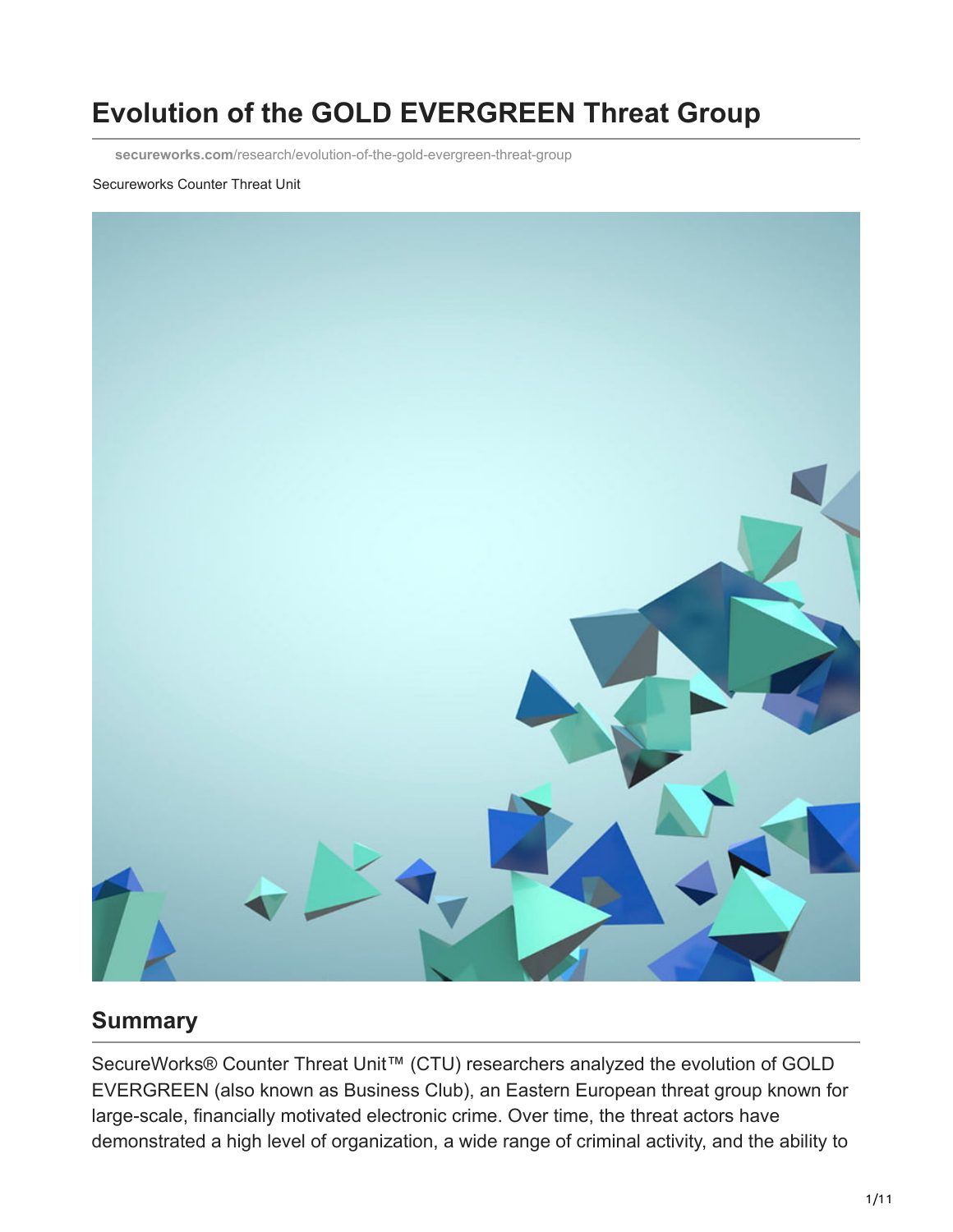steal significant amounts of money. Many of the same threat actors have been involved with the different incarnations of the group for more than 15 years, and they used various malware families to achieve their goals. The adaptability to enhanced fraud controls and infrastructure takedowns demonstrates GOLD EVERGREEN's resourcefulness, sophistication, and resilience.

## **Background**

GOLD EVERGREEN evolved from the Eastern European threat group Rock Phish (also known as the [Rock gang](http://www.bcs.org/content/ConWebDoc/16125)), which was active from 2004 to 2008. The Rock Phish name is based on strings in the group's phishing URLs. Its large-scale and geographically focused phishing campaigns impersonated several banks using [multiple phishing sites](http://www.baselinemag.com/c/a/Security/Inside-Rock-Phishing/1) hosted on the [same infrastructure. In early 2007, Rock Phish was one of the first threat groups to use fast](http://www.washingtonpost.com/wp-dyn/content/article/2007/10/04/AR2007100402024.html)flux DNS on a large scale. It also used a [centralized collector](http://www.h-online.com/security/features/Rock-Phishing-747346.html) system to send stolen credentials through layers of proxies and collect them in a central database hosted on a [bulletproof](https://www.quora.com/What-is-bulletproof-hosting) infrastructure. Standard phishing kits were vulnerable to hijacking because they were easily [backdoored](http://dl.ifip.org/db/conf/ifip11-9/df2011/McCalleyWW11.pdf) or they stored stolen credentials with world-readable permissions.

In late 2008, the Rock Phish threat group incorporated the Asprox botnet into an [upgraded](http://www.theregister.co.uk/2008/09/05/rock_phish_and_asprox_team_up/) infrastructure. The evolution to hosting phishing sites on a botnet of compromised home computers rather than on compromised websites or purchased infrastructure made the compromised systems much more difficult to seize or take down. Centralized backend collectors located in Eastern Europe were used with globally distributed proxies. While this botnet and hosting platform were used for other criminal activity, it was Rock Phish's phishing attack style and use of the botnet that earned notoriety. However, the activity was attributed to the [Avalanche](https://en.wikipedia.org/wiki/Avalanche_(phishing_group)) threat group.

In a 2009 [report,](http://docs.apwg.org/reports/APWG_GlobalPhishingSurvey_2H2009.pdf) the Anti-Phishing Working Group (APWG) named Avalanche "the world's most prolific phishing gang" and deemed it "responsible for two-thirds of the phishing attacks launched in the second half of 2009." CTU™ researchers assess it is highly likely that many of the Rock Phish threat actors moved to the Avalanche hosting network to improve their phishing activity. Most of the Rock Phish threat actors were of Ukrainian and Russian origin, with reported Romanian and Moldovian involvement. Due to the limitations of law enforcement and cybercrime investigative capability in 2009, there were no arrests or indictments of Rock Phish or Avalanche threat actors. As the Avalanche network grew, it became a popular hosting platform for many criminal enterprises until November 2016, when it was dismantled and its administrators (including Ukrainian Hennadiy Kapkanov) were [arrested after a four-year investigation. Kapkanov appeared before a Ukrainian court but was](https://www.bleepingcomputer.com/news/security/judge-releases-avalanche-network-leader-despite-police-shootout/) released, and his location is unknown as of this publication. The threat group evolved into GOLD EVERGREEN when it began using Gameover Zeus for its activities.

## **Related malware**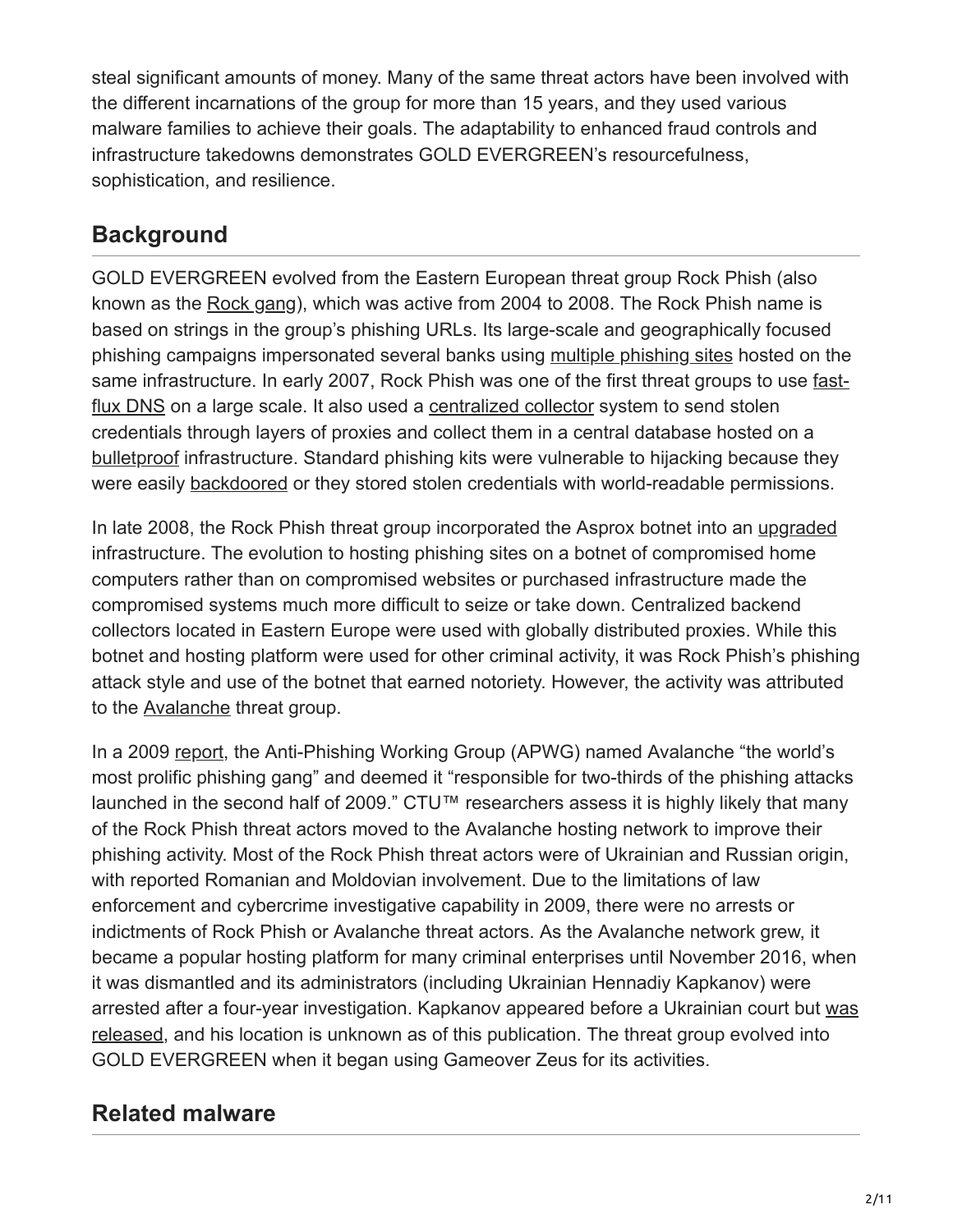Over the years, the threat group used different malware families to conduct their activities. Some of the malware families shared code and infrastructure.

## **Zeus and Jabberzeus**

The [Zeus](https://www.secureworks.com/research/zeus) information-stealing malware created by Evgeniy Bogachev (also known as Slavik, A-Z, Pollingsoon, and Lucky12345) was first observed in late 2006. Zeus offered advanced functionality such as dynamically interacting with bank websites, not requiring lookalike phishing domains (which required registration and were subject to takedown), and providing [keylogging to steal a wide range of credentials. It was distributed via the Avalanche](https://info.phishlabs.com/rock-moves-to-email-attachments) infrastructure in late-2009, but the volume of Avalanche phishing attacks dropped significantly by mid-2010 (see Figure 1). CTU researchers assess that the Avalanche threat group tested the Zeus malware using the Avalanche hosting infrastructure and then switched to distributing Zeus directly via email messages, causing the drop in observed phishing attacks.

| <b>Month</b>     | <b>Avalanche</b><br><b>Attacks</b> | <b>Domain</b><br>names |
|------------------|------------------------------------|------------------------|
| <b>July 2009</b> | 12,793                             | 498                    |
| August 2009      | 16,372                             | 603                    |
| September 2009   | 18,633                             | 656                    |
| October 2009     | 26,411                             | 924                    |
| November 2009    | 7,089                              | 523                    |
| December 2009    | 2,952                              | 959                    |
| January 2010     | 2,028                              | 877                    |
| February 2010    | 2,024                              | 531                    |
| March 2010       | 146                                | 145                    |
| April 2010       | 59                                 | 59                     |
| May 2010         | 11                                 | 8                      |
| <b>June 2010</b> | 4                                  | 4                      |

*Figure 1. Avalanche phishing attacks between July 2009 and June 2010. (Source: APWG)*

By leveraging Zeus, the Avalanche threat group increased earnings and diversified its activities. The group [rented](https://www.scmagazineuk.com/avalanche-botnet-moves-from-distributing-spam-to-zeus-lures/article/561212/) the Cutwail spam botnet in early 2010 to send spam emails containing Zeus attachments. The transition to information-stealing malware was pragmatic because stolen credentials resulted in fewer successful fraudulent transactions as banks increased their fraud controls. New solutions were needed for criminals to bypass challenge questions and fraud detection based on IP addresses in specific geographic locations.

Around mid-2009, suspected Avalanche members [worked with](https://krebsonsecurity.com/2015/02/fbi-3m-bounty-for-zeus-trojan-author/#more-30070) Zeus trojan creator Bogachev to develop a customized version. Jabberzeus incorporated the Jabber communication protocol to notify threat actors when a victim logged into their online banking account. SecureWorks [reported](http://www.bloomberg.com/news/features/2015-06-18/the-hunt-for-the-financial-industry-s-most-wanted-hacker) that banks lost approximately \$100 million in 2009 due to the Jabberzeus botnet. The Avalanche threat group used it in conjunction with the Leprechaun private inject framework (see Figure 2) to automate fraudulent transactions on Internet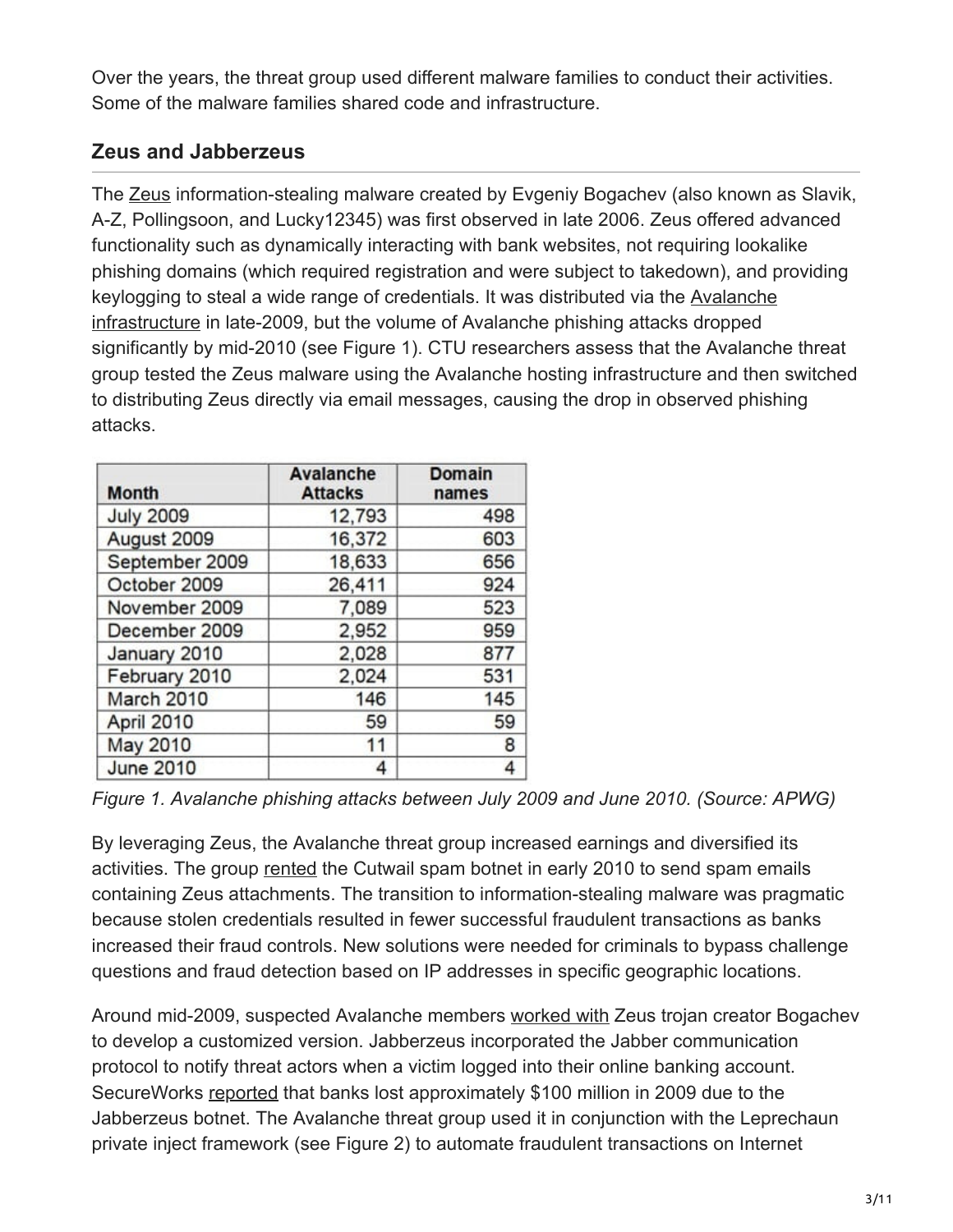banking platforms. Leprechaun was likely developed by Alexey Tikonov (also known as Kusanagi and Kusunagi), whom Microsoft also named as a coder and inject writer involved with Zeus in its 2012 [John Doe lawsuit](http://www.zeuslegalnotice.com/images/Debenham_Decl_Part_1.pdf). The Leprechaun framework was highly customizable and allowed threat actors to write web injects for each targeted organization. The web injects could be customized to each victim's online experience and could anticipate security and anti-fraud controls. Leprechaun also allowed threat actors to alter a victim's banking transactions in real time. For example, when a victim logged into their banking account to transfer money, the threat actors could surreptitiously modify the transaction (including the value and destination) as it was sent from the web browser. This approach circumvents twofactor authentication.

#### **LEPRECHAUN LITE** 05-02 28:52:21 LAST UPUATE: 2810-05-81 28:52:21 / BEATEN WATERCETTEN IP: 192.168.200.100 575: WebCarhMgmt (exactive) BOTID: N/A BOTNET: N/A CUSTOMER/ORGANIZATION ID: 12340967 ACCESS CODE: N/A USER ID: fakeuser PASSWORD: fakepess **1ST QUESTION:** Security question #17 **15T ANSWERI SECONDINER1** 2ND QUESTION: Security question #2? **2ND ANSWER: Jacansver#2 PASSEODE #1: 110022 PASSCODE #2: 242546 PASSCODE #3: 076543** ĿF. **PERDUE RECEA**

*Figure 2. Leprechaun framework. (Source: NSS Labs)*

Rock Phish and Avalanche were the first threat groups to perform Automated Clearing House ([ACH](http://www.csoonline.com/article/2125833/malware-cybercrime/ach-fraud--why-criminals-love-this-con.html)) fraud, which involves wire transfers from compromised accounts to domestic money mules who forward the money overseas. The threat actors also used the Leprechaun framework for ACH fraud. Targeted financial institutions were unsure how to detect and block fraudulent transfers before a money mule withdrew the funds. However, this type of fraud was easily identifiable after financial institutions established processes and technical controls addressing user-session fraud detection.

#### **Infrastructure disruption**

In March 2010, an effort to [take down](http://www.itworld.com/article/2762789/it-management/zeus-botnet-dealt-a-blow-as-isp-troyak-knocked-out.html) some of Zeus infrastructure impacted Troyak, a bulletproof hosting provider running servers in Kazakhstan, Ukraine, Russia, and Moldova. Troyak was [used](https://krebsonsecurity.com/2010/03/researchers-map-multi-network-cybercrime-infrastructure/) by Rock Phish, Avalanche, [Gozi](https://www.secureworks.com/research/gozi), and Jabberzeus threat actors. Although [the disruption was temporary, it represented the largest number of Zeus servers going offline](https://www.abuse.ch/?p=2417) in one instance. CTU analysis indicates that Andrey Ghinkul, who provided infrastructure to the Rock Phish and Avalanche threat groups, was a key contributor in establishing and operating Troyak.

#### **Operation Trident breACH arrests**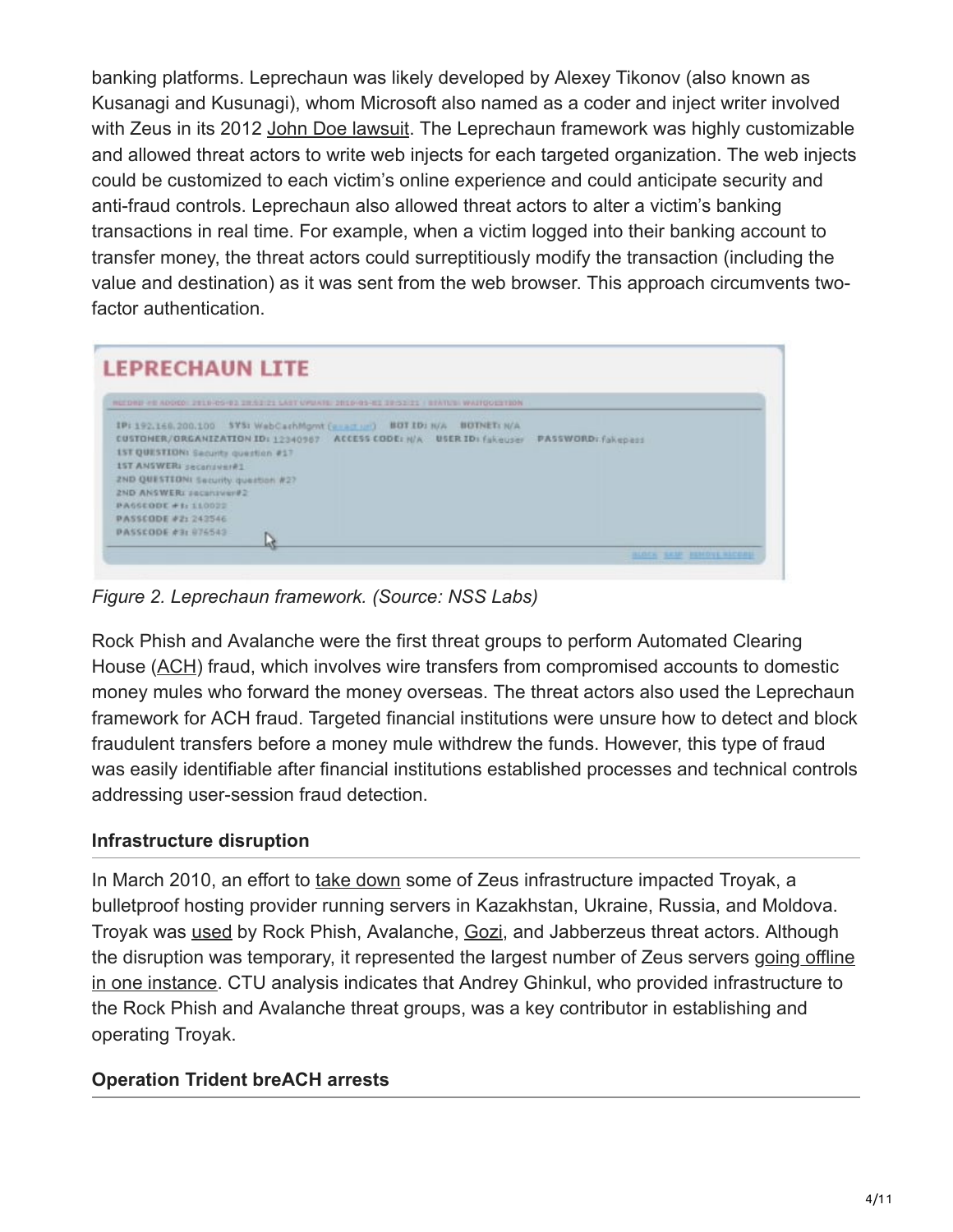In September 2010, law enforcement from the United Kingdom (UK), the Netherlands, Ukraine, and the United States (U.S.) arrested more than 50 individuals suspected of ACH fraud related to Jabberzeus as part of [Operation Trident breACH](http://www.cnn.com/2010/CRIME/10/01/cyber.theft/). The U.S. Federal Bureau of Investigation (FBI) noted that the cybercriminals had attempted to steal \$220 million and successfully stole \$70 million in the U.S. UK law enforcement [arrested](http://www.dailymail.co.uk/news/article-1316022/Nineteen-arrested-online-bank-raid-netted-20m.html) an additional 19 suspects for fraud. The suspects, [led](http://www.bbc.com/news/uk-england-london-15542016) by Ukrainian nationals Yevhen Kulibaba (also known as Jonni) and Yuriy Konovalenko (also known as jtk0), [operated](https://www.justice.gov/iso/opa/resources/5922014411104621620917.pdf) the UK division of the cash-out money mule operations for Jabberzeus and potentially other threat groups that used Zeus. Both were sentenced to almost five years in prison.

A U.S. Department of Justice (DoJ) [affidavit](https://www.justice.gov/iso/opa/resources/2162014411104532407242.pdf) unsealed in August 2012 named the following Jabberzeus core members. The affidavit also outlines their involvement in ACH fraud and provided probable cause for offenses committed in May 2009.

- Yvacheslav Igorevich Penchukov (also known as tank and father)
- Ivan Viktorvich Klepikov (also known as petr0vich and nowhere)
- Alexey Dmitrievich Bron (also known as thehead)
- Alexey Tikonov (also known as kusanagi)
- Yevhen Kulibaba (also known as jonni)
- Yuriy Konovalenko (also known as jtk0)
- John Doe #1 (also known as lucky12345)
- John Doe #2 (also known as aqua)
- John Doe #3 (also known as mricq)

#### **Zeus resiliency**

Following the Operation Trident breACH arrests, computers infected with Jabberzeus were [infected](http://www.darkreading.com/vulnerabilities---threats/emerging-murofet-botnet-poses-new-threat-researchers-say/d/d-id/1134733?) with a new Zeus version named Licat (also known as Murofet), suggesting that the threat group continued malicious activities using new malware. This malware was fully functional and ready for deployment before the Jabberzeus members were arrested.

In addition, Spyeye information-stealing malware author Alexander Panin (also known as Harderman and Gribodemon) [announced](https://krebsonsecurity.com/2010/10/spyeye-v-zeus-rivalry-ends-in-quiet-merger/) that Bogachev had delivered the Zeus source code and Panin would now support Zeus users and offer a 30% discount on his Spyeye trojan. In January 2011, he released Spyeye version 1.3.05, which merged core Zeus functionality, multiple network backdoors, a credit card number stealer, and web injects. During this period, there were [rumors](http://www.theregister.co.uk/2011/01/25/spyeye_zeus_merger/) in the criminal underground that Bogachev had not retired from malware development but was "keeping a lower profile" while continuing to work on Zeus versions.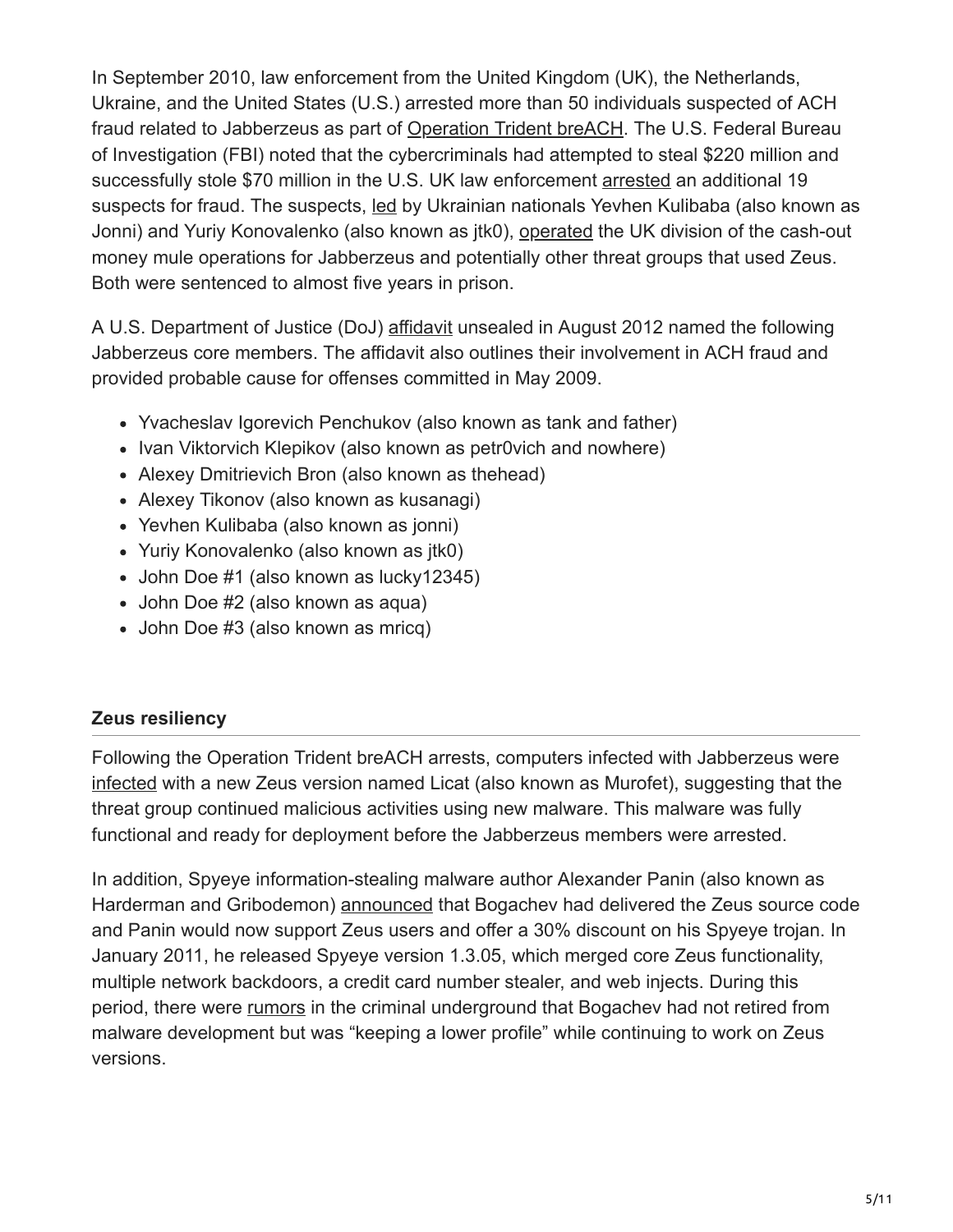In March 2011, Zeus source code was [available](http://www.theregister.co.uk/2011/03/23/zeus_source_code_sale/) for purchase on underground forums, and it was publicly leaked in May 2011. Figure 3 shows Zeus versions created by various threat actors between 2006 and 2013.



*Figure 3. Zeus timeline. (Source: S21)*

## **Gameover Zeus**

In September 2011, researchers identified a new Zeus variant named Gameover Zeus (also known as Zeus Game Over, GoZ, and Peer-to-Peer (P2P) Zeus), which [added](http://www.syssec-project.eu/m/page-media/3/zeus_malware13.pdf) a complex command and control (C2) architecture that used layers of proxies and P2P communication. This new functionality frustrated traditional takedown and attribution activities by law enforcement and security researchers. Gameover Zeus also included an automated transfer system [\(ATS\)](http://blog.mindedsecurity.com/2012/09/zeus-gameover-overview.html). Known within the group as "[The World Bank Center,](http://www.theregister.co.uk/2015/08/06/100m_business_gang_foxit_report/)" this system evolved from the Leprechaun framework used with Jabberzeus. It allowed threat actors to conduct advanced automated transaction alterations, such as checking the account balance and setting maximum amounts to transfer (see Figure 4). These actions were communicated in real time to threat group members.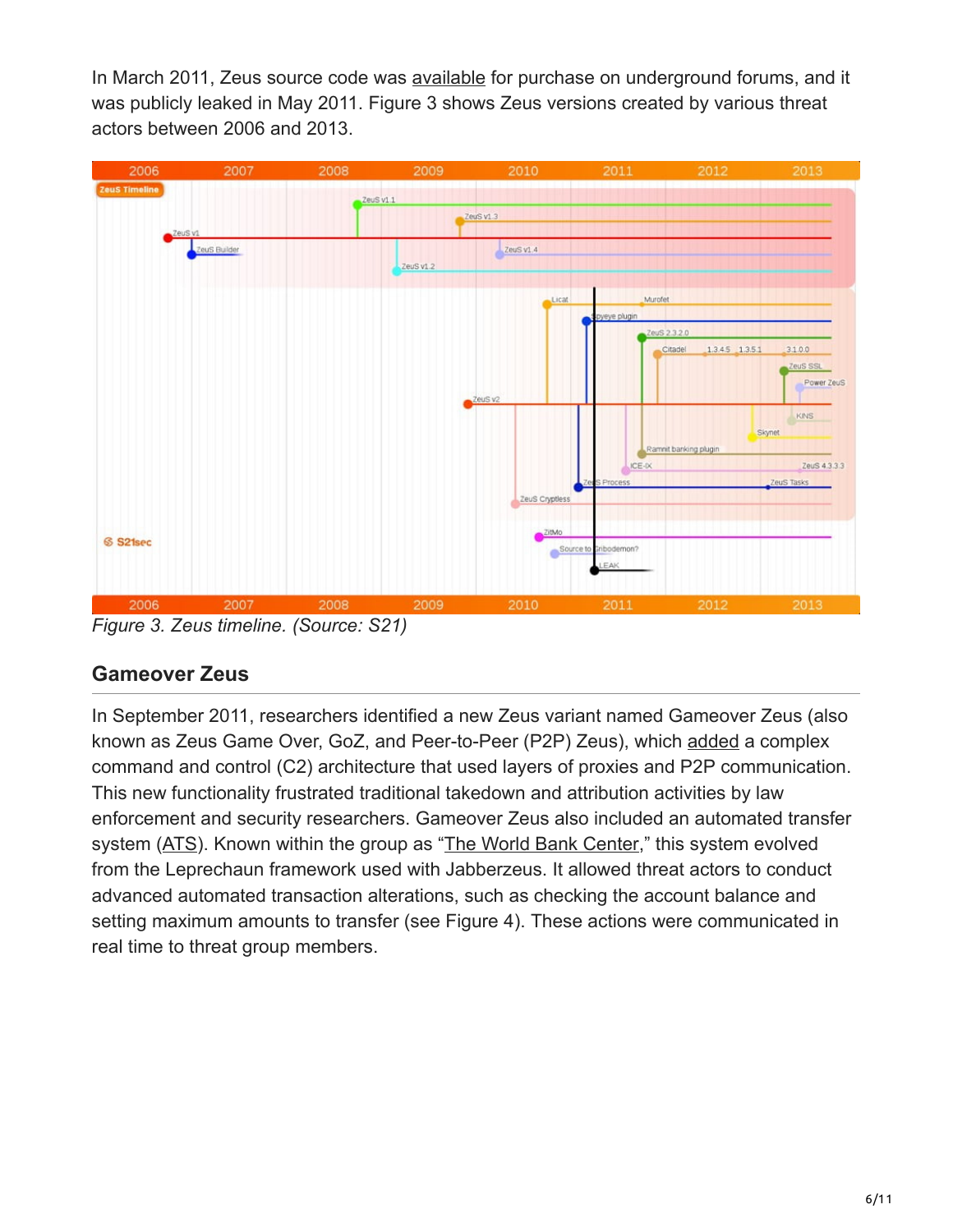|                                              |        |                                                                                                                                                        | Current time: 11:43:49 pm                    |
|----------------------------------------------|--------|--------------------------------------------------------------------------------------------------------------------------------------------------------|----------------------------------------------|
| Add transfer rule                            |        |                                                                                                                                                        | account: 00863512 time: Sep 21 - 10:48:31 pm |
| *Account                                     | 701310 | account: Iban: amount: keyword: operazione: fido: topamount: false.                                                                                    | account: 00863512 time: Sep 21 - 10:46:14 pm |
|                                              |        | account: Iban: amount: keyword: operazione: fido: topamount: false                                                                                     | account: 01016377 time: Sep 21 - 08:00:36 pm |
| *IBAN                                        |        |                                                                                                                                                        | account: 01587915 time: Sep 21 - 07:48:25 pm |
| Amount                                       | 10500  | account: 01057805 Iban:<br>1 amount: 30005250 keyword<br><b>The Committee of the Committee of the Committee</b><br>80000 fido: 800000 topamount: false | account: 01587915 time: Sep 21 - 07:33:52 pm |
| Replacing keyword<br>(separated by new line) |        |                                                                                                                                                        | account: 01012641 time: Sep 21 - 02:38:25 pm |
|                                              |        |                                                                                                                                                        | account: 04537119 time: Sep 21 - 11:56:43 am |
| Replace saldo in top                         |        |                                                                                                                                                        | account: 01146409 time: Sep 21 - 11:43:09 am |
| Operazione amount                            | 10500  |                                                                                                                                                        | account: 02031106 time: Sep 21 - 11:01:16 am |
| Fido amount                                  | 10500  |                                                                                                                                                        | account: 00969245 time: Sep 21 - 10:46:18 am |
| Clear<br>Add rule                            |        | account: 01081678 time: Sep 21 - 09:39:15 am                                                                                                           |                                              |
|                                              |        | account: 01850321 time: Sep 21 - 08:12:01 am                                                                                                           |                                              |
|                                              |        | account: 01850321 time: Sep 21 - 08:10:43 am                                                                                                           |                                              |
|                                              |        |                                                                                                                                                        | L. OSCOTOSE Here: Car 00, 08-08-22           |

*Figure 4. The Gameover Zeus ATS panel. (Source: [Minded Security](http://blog.mindedsecurity.com/2012/09/zeus-gameover-overview.html))*

Between 2011 and 2014, Gameover Zeus and the ATS module were used to [steal](http://www.usatoday.com/story/news/nation/2014/06/03/fbi-busts-russian-hacked-created-zeus-cryptolocker/9919985/) several hundred thousand dollars to multimillions in individual ACH transfers and other bank transfer methods. Another common tactic was to access payroll systems and add money mules as payroll recipients. By mid-2014, the Gameover Zeus botnet included approximately one million compromised computers and was responsible for tens of millions of dollars in fraudulent transactions. The Gameover Zeus [threat group](http://www.securityweek.com/gameover-zeus-gang-leader-engaged-espionage-researchers), which CTU researchers labeled GOLD EVERGREEN, included more than 50 individuals. Bogachev was one of the leaders.

Threat actors could rent a portion of the Gameover Zeus network or its keylogged data store for their criminal enterprises. Renters were required to tithe a portion of the takings to GOLD EVERGREEN. Gameover Zeus was [spread](https://www.secureworks.com/research/the_lifecycle_of_peer_to_peer_gameover_zeus) by almost every malware distribution method available at the time: spam messages with malicious attachments sent by the Cutwail botnet, Blackhole exploit kit installations, [Upatre](https://www.secureworks.com/research/analyzing-upatre-downloader) infections purchased using a [pay-per-install](https://www.secureworks.com/research/ppi) (PPI) model, and the Pony Loader malware. The threat actors aimed to install Gameover Zeus on as many computers as possible and had such high confidence in the network's resilience and the bulletproof hosting of its backend infrastructure that it did not attempt to hide the growth and use of this botnet. In 2011, Bogachev created a separate Gameover Zeus network exclusively for [espionage](https://www.blackhat.com/docs/us-15/materials/us-15-Peterson-GameOver-Zeus-Badguys-And-Backends.pdf). The FBI [detected](http://www.forbes.com/sites/thomasbrewster/2015/08/05/gameover-zeus-surveillance-links/#15d9f0e34a29) searches for stolen information related to the Ukrainian federal security service, several Georgian government departments, and Turkey's links to Syria.

Gameover Zeus uses several layers of communication to maintain uptime and obfuscate the true location of the final layer of C2 and stolen data collection servers. Its operators also used several bulletproof hosting suppliers. A U.S. government's criminal [complaint](https://www.justice.gov/sites/default/files/opa/legacy/2014/05/30/complaint.pdf) against GOLD EVERGREEN members alleged that the threat group used Gameover Zeus to download and install the [CryptoLocker](https://www.secureworks.com/research/cryptolocker-ransomware) ransomware. After encrypting victims' computers, the threat actors demanded approximately \$750 to decrypt the files.

#### **Operation Tovar**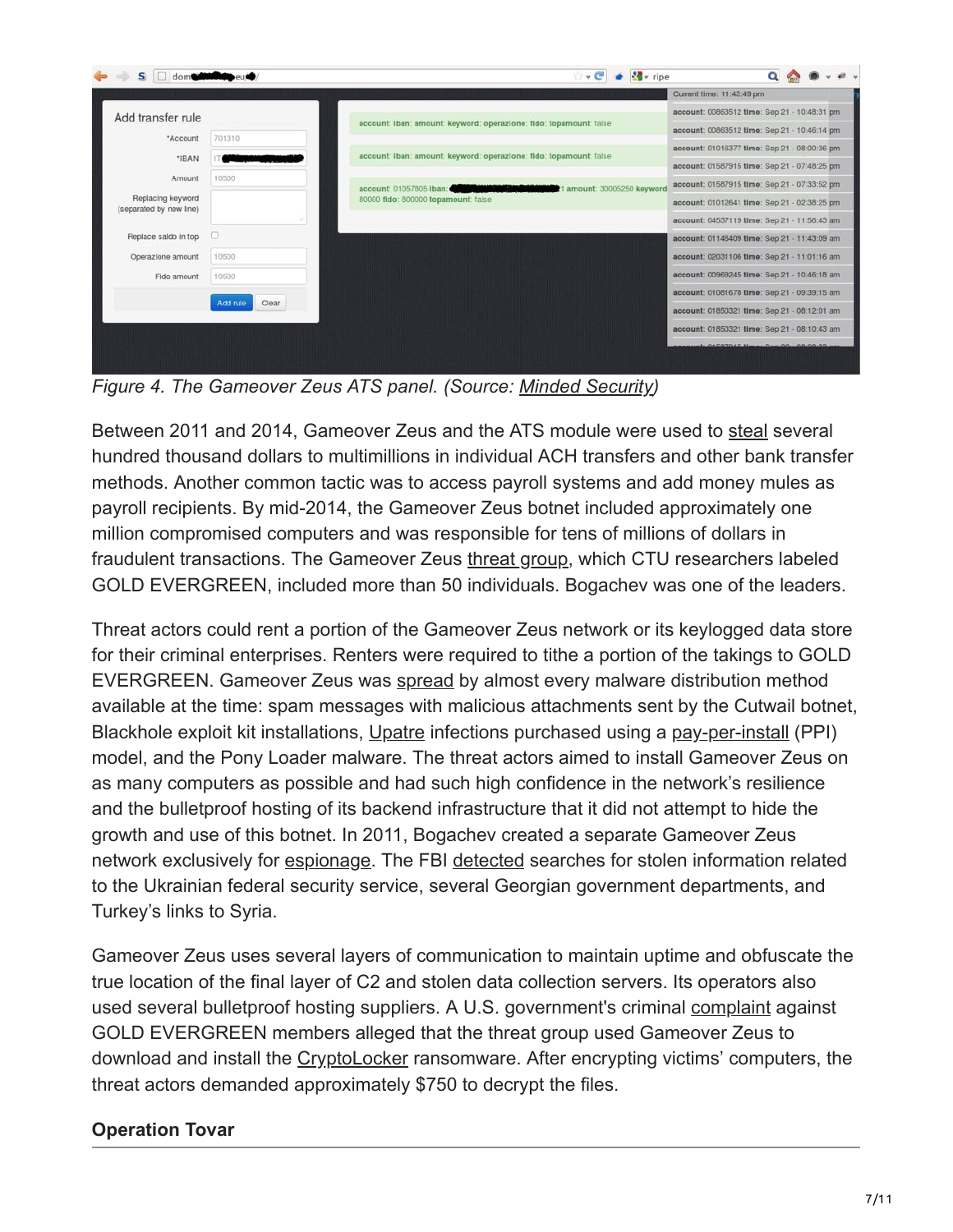In June 2014, law enforcement and private security companies including SecureWorks [participated](https://www.secureworks.com/blog/operation-tovar-dell-secureworks-contributes-to-efforts-targeting-gameover-zeus-and-cryptolocker) in Operation Tovar, a coordinated effort to take down the Gameover Zeus botnet. The takedown [disrupted](http://www.scmagazineuk.com/operation-tovar-targets-major-zeuscryptolocker-botnet-driven-campaign/article/349717/) Gameover Zeus activity, and despite a re-emergence in July 2014, it never returned to its previous scale.

The DoJ published detailed documents listing the names and nicknames of the GOLD EVERGREEN members. Members Temp Special, DED, and CHINGZ 911 (also known as CHINGZ and MR KYKYPYKY) were listed without real names. The documents name Bogachev as a leader of the threat group and author of Gameover Zeus. The FBI offered a [reward](https://www.fbi.gov/wanted/cyber/evgeniy-mikhailovich-bogachev) of \$3 million for information leading to his capture (see Figure 5). As of this publication, Bogachev remains at large and is thought to reside in the Russian Federation. Russian authorities have not publicly arrested Bogachev and have given [no indication](https://www.nytimes.com/2017/03/12/world/europe/russia-hacker-evgeniy-bogachev.html) of that intent.



# **EVGENIY MIKHAILOVICH BOGACHEV**

Conspiracy to Participate in Racketeering Activity; Bank Fraud; Conspiracy to Violate the Computer Fraud and Abuse Act; Conspiracy to Violate the Identity Theft and Assumption Deterrence Act; Aggravated Identity Theft; Conspiracy; Computer Fraud; Wire Fraud; Money Laundering; Conspiracy to Commit Bank Fraud



**DESCRIPTION** Allases: Yevgeniy Bogachev, Evgeniy Mikhaylovich Bogachev, "lucky12345", "slavik", "Pollingsoon" *Figure 5. Bogachev FBI most wanted poster. (Source: FBI)*

## **Dyre and Bugat v5/Dridex**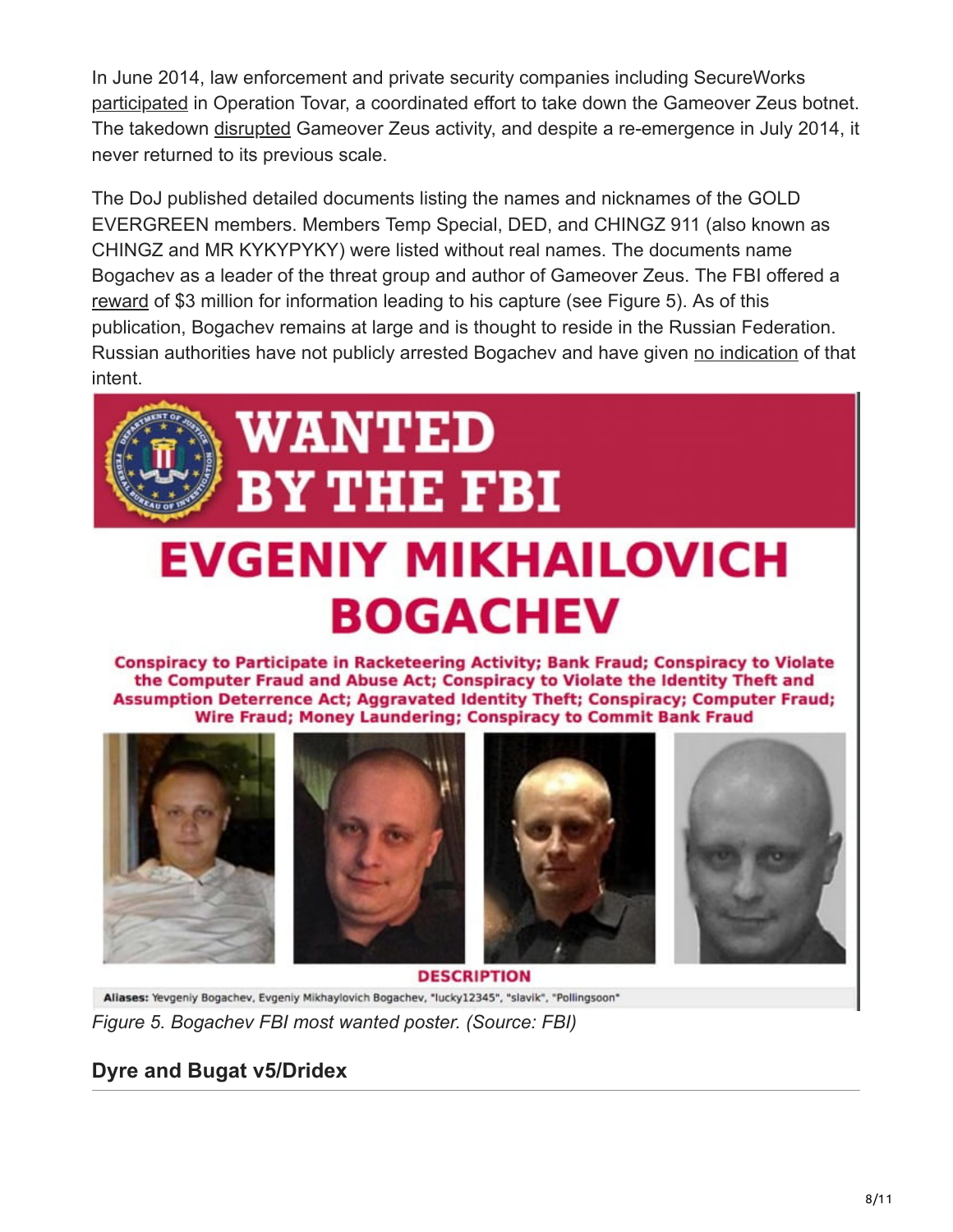Two weeks after the Gameover Zeus takedown, the  $D$ <sub>Yre</sub> (also known as Dyreza) banking trojan was observed on the Internet. CTU researchers noted a connection between Dyre and the Gozi Neverquest trojan that suggested the same threat actors were responsible for both malware families. Dyre developers and users typically [operated](http://www.symantec.com/content/en/us/enterprise/media/security_response/whitepapers/dyre-emerging-threat.pdf) during standard working hours: 9 am to 4 pm Monday to Friday (UTC+2 or UTC+3). [Reports](https://info.phishlabs.com/blog/%E2%80%9Csmash-grab%E2%80%9D-cybercrime-attacks-have-been-active-since-mid-june) indicated that some Dyre attacks could be connected to the GOLD EVERGREEN threat group based on the timing, the Upatre downloader, a sophisticated ATS, and the same large-scale cashout methodology.

The Bugat v5 (also known as Dridex) banking trojan, which was observed in July 2014, incorporated a modular architecture and a complex P2P network similar to Gameover Zeus. Bugat v5 is a variant of the Bugat (also known as Cridex) trojan, which CTU researchers identified in 2010. A new threat group named Evil Corporation (also known as [EvillCorp](http://www.zdnet.com/article/fbi-and-uk-cops-smash-dridex-a-high-stakes-bank-raiding-botnet/)) used Bugat v5 as its primary malware to steal credentials and money. Bugat v5 operators also exhibited a standard Monday to Friday working pattern. They primarily targeted financial institutions in Western countries and used the Cutwail spam botnet to send emails containing malicious Office document attachments.

CTU researchers assess that GOLD EVERGREEN diversified its malware portfolio using the Dyre and Bugat v5 trojans to minimize the risks associated with another takedown. In addition to stealing banking credentials, both malware families could be used for [espionage.](http://arstechnica.com/security/2014/09/dyre-malware-branches-out-from-banking-adds-corporate-espionage/) GOLD EVERGREEN used Dyre almost exclusively to steal from large business banking and wealth management accounts, while Bugat v5 was primarily used to steal from retail banking accounts.

#### **Takeover and arrests**

In October 2015, CTU researchers worked with the FBI, the UK National Crime Agency (NCA), and the Shadowserver Foundation to [take over](https://www.secureworks.com/research/dridex-bugat-v5-botnet-takeover-operation) the Bugat v5 network. On the same day, the DoJ unsealed an indictment [announcing](https://www.justice.gov/opa/pr/bugat-botnet-administrator-arrested-and-malware-disabled) that Andrey Ghinkul, who had a history of involvement with infrastructure used by GOLD EVERGREEN, had been arrested in Cyprus and was facing extradition to the United States. Ghinkul was extradited to the U.S. in February 2016 to stand trial in federal court for charges related to administering the Bugat v5 botnets. He [pled guilty](http://triblive.com/local/allegheny/11915989-74/bank-district-account) to charges of conspiracy and damaging a computer and is scheduled to be sentenced on July 13, 2017.

The indictment also described various fraudulent transactions conducted by the Evil Corporation threat group. As of this publication, the Bugat v5 criminal enterprise continues to operate. The NCA [arrested](http://www.nationalcrimeagency.gov.uk/news/948-nca-targets-international-cyber-crime-network) 14 suspects in November 2016 and charged them with money mule and laundering offenses. The suspects were linked to thefts of approximately \$13.6 million using the Bugat v5 network.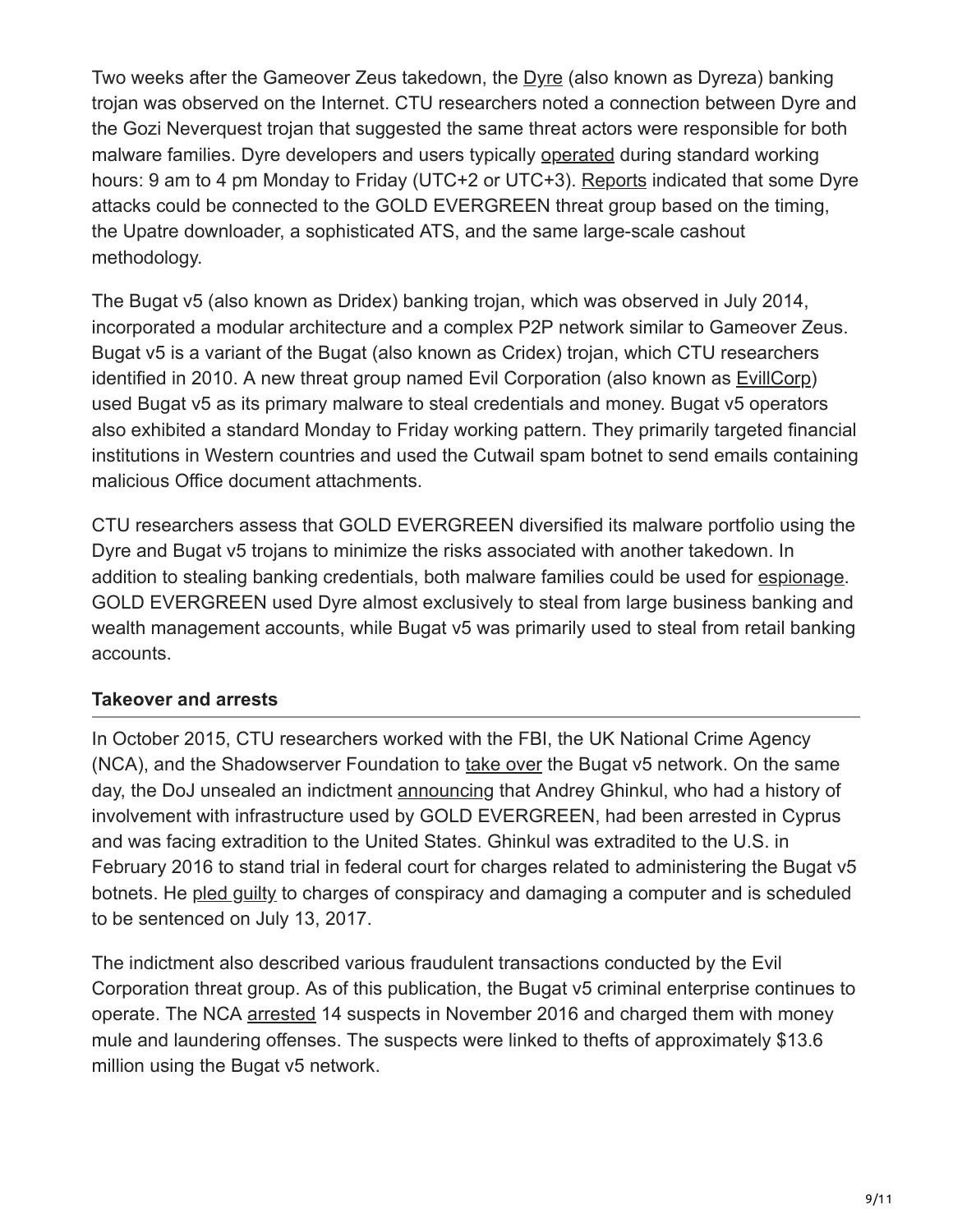In November 2015, Russian authorities [reportedly](http://www.theregister.co.uk/2016/02/10/moscow_raids_could_signal_end_of_global_dyre_bank_trojan_menace/) arrested some GOLD EVERGREEN members operating Dyre, but law enforcement did not announce the arrests until February 2016. Coincidentally, CTU researchers observed Dyre becoming inactive in November.

#### **TrickBot/TheTrick**

In October 2016, the [TrickBot](http://www.threatgeek.com/2016/10/trickbot-the-dyre-connection.html) (also known as TheTrick) information-stealing malware targeted banks in Australia. CTU researchers identified many similarities with Dyre and concluded that TrickBot was derived from Dyre. Between October and early November 2016, the TrickBot threat actors added Canadian, German, and UK banks to their list of targets but have not conducted any fraud as of this publication. Despite the connection to Dyre, there is insufficient information to determine if GOLD EVERGREEN is using TrickBot. It is possible that a copycat threat actor acquired the Dyre source code.

#### **White House sanctions**

In late December 2016, the President of the United States issued [Executive Order 13964](https://www.whitehouse.gov/the-press-office/2016/12/29/fact-sheet-actions-response-russian-malicious-cyber-activity-and), which sanctioned nine entities responsible for Russian government-based cyberattacks on the U.S. The entities included Russia's Main Intelligence Directorate (Glavnoe Razvedyvatel'noe Upravlenie (GRU)) and Federal Security Service (Federalnaya Sluzhba Bezopasnosti (FSB)), organizations that supported the GRU and FSB, and key staff members. The order also sanctioned Aleksey Alekseyevich Belan (also known as Magg, M4G, and Moy.Yawik) from Riga, Latvia and GOLD EVERGREEN leader Bogachev for "using cyber-enabled means to cause misappropriation of funds and personal identifying information" against U.S. citizens.

## **Conclusion**

This group of tight-knit and loosely connected threat actors has been active for at least 15 years. In spite of multiple indictments and arrests, they continue to represent a major threat to global economies, and appear to be well-versed in the methods and tools used by traditional organized crime groups. CTU researchers conclude that GOLD EVERGREEN is likely operating in a limited capacity as of this publication.

As banks refine their fraud controls and authentication mechanisms, threat groups improve their technical abilities, tools, and targeting capabilities. Threat groups have reduced their focus on retail banking because effective fraud controls defeat a relatively small payout and banks can block a money mule after a single fraudulent transaction. Instead, they are increasingly targeting business banking, share trading, wealth management, superannuation/retirement savings, and payroll systems, where large amounts of money are protected by less sophisticated fraud controls.

CTU researchers recommend that organizations monitor information about active threat groups and their evolving tactics, techniques, and procedures (TTPs), adapting security controls as appropriate. Although persistent threat actors focus on circumventing security